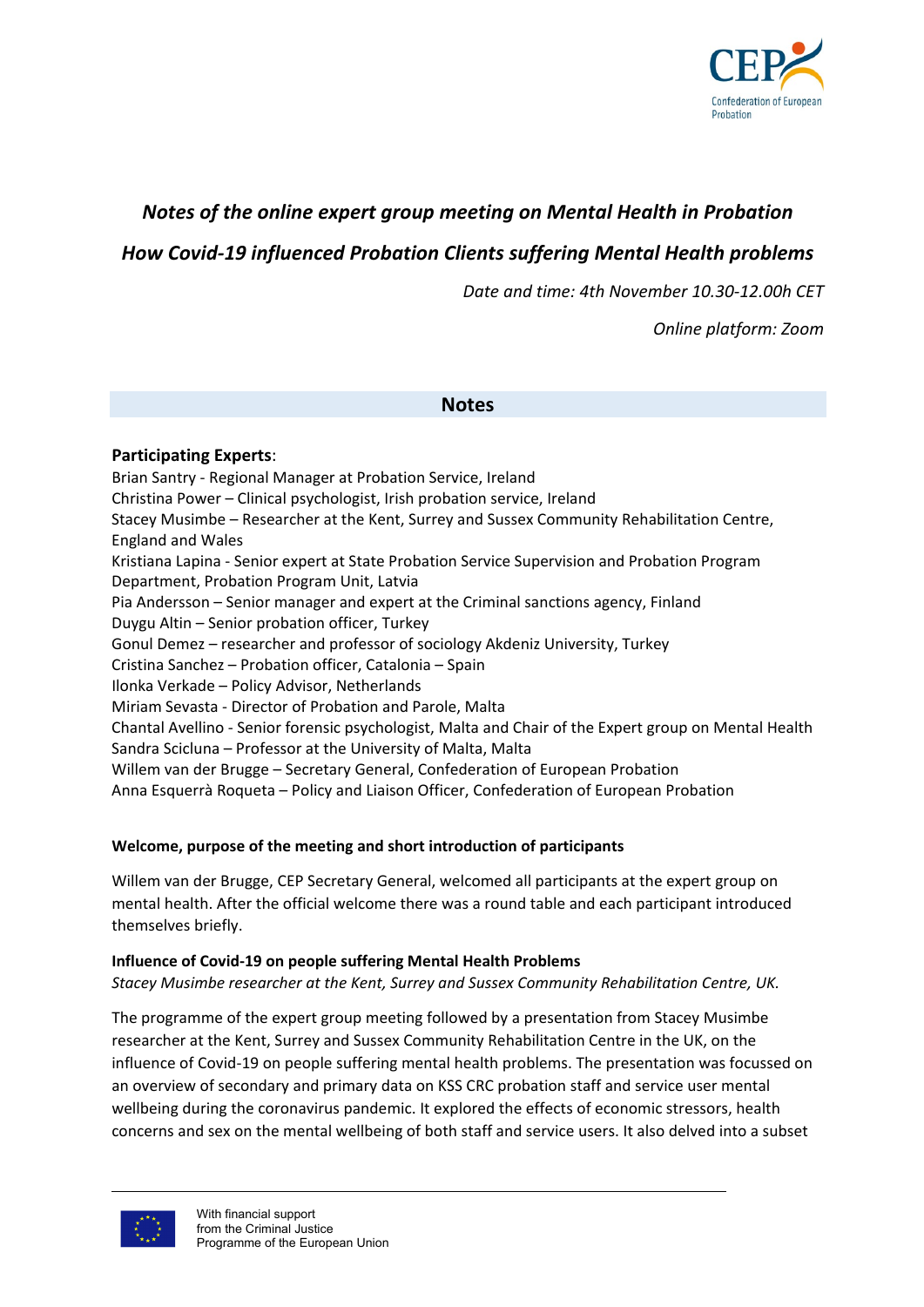

of factors that have influenced the mental wellbeing of probation staff including balancing home and work responsibilities and the pressures of working under the exceptional delivery model. The presentation finished with some points of learning for professionals.

# **Round table session. Presentation of jurisdictions on How Covid-19 influenced probation clients suffering mental health problems as well as staff.** *Session moderated by Mrs Chantal Avellino, Chair of the CEP expert group on Mental Health and Probation Officer in Malta.*

The expert group members, representing different European jurisdictions, presented the situation regarding Covid-19 in their own jurisdictions. Expert group members produced an abstract on what was presented at the expert group meeting so the information can be shared with other CEP members interested in the topic. The abstracts follow below.

# *A brief overview of the work of the State Probation Service with clients who have mental health problems in the context of COVID-19*

*Kristiana Lapina - Senior expert at State Probation Service Supervision and Probation Program Department, Probation Program Unit, Latvia.*

In Latvia, as in other countries, government implemented various types of restrictions. For a while a lockdown was implemented, which meant traveling restrictions, gathering restrictions and operational restrictions for various institutions. Various considerations were taken into account. For example, low risk clients where allocated appointments online, but moderate to high risk clients saw their appointment frequency cut. Some face-to-face meetups got replaced with online ones. Probation programme implementation got interrupted for months, from March to August, to be exact. At present, the programs have been suspended again, but we hope that they will be resumed after the end of the emergency. Clients are seen as usual, but with moderate safety measures in place. At the moment State Probation Service (SPS) has not collected data on what impact Covid-19 restrictions have had on people with mental disorders but it plans to do so in the future, in order to determine how best to organize the supervision process.

There are concerns about reports of increased violence by some crisis centers. This suggests how to better manage the supervision of clients who are characterized by impulsivity and difficulty managing their emotions. In addition, tensions in the social space are growing. It can be assumed that some clients may have employment problems.

Regarding social correction programs: the interruption in the programme that lasted for 2 and a half months had a bad impact on the participants. Some people with anxiety and depression reported they felt left alone. They had no one to talk to about their difficulties. In some cases, access to other mental health professionals has been limited, which is cumbersome. There are changes in the dynamics of the group. They lose their cohesion and have to try to re-establish contact which is very important for the implementation of the program.

Taking their experiences into account, conclusion is that the contact with the client needs to be maintained consistently, even if only online. Clients suffer from stress and they need support. Isolation

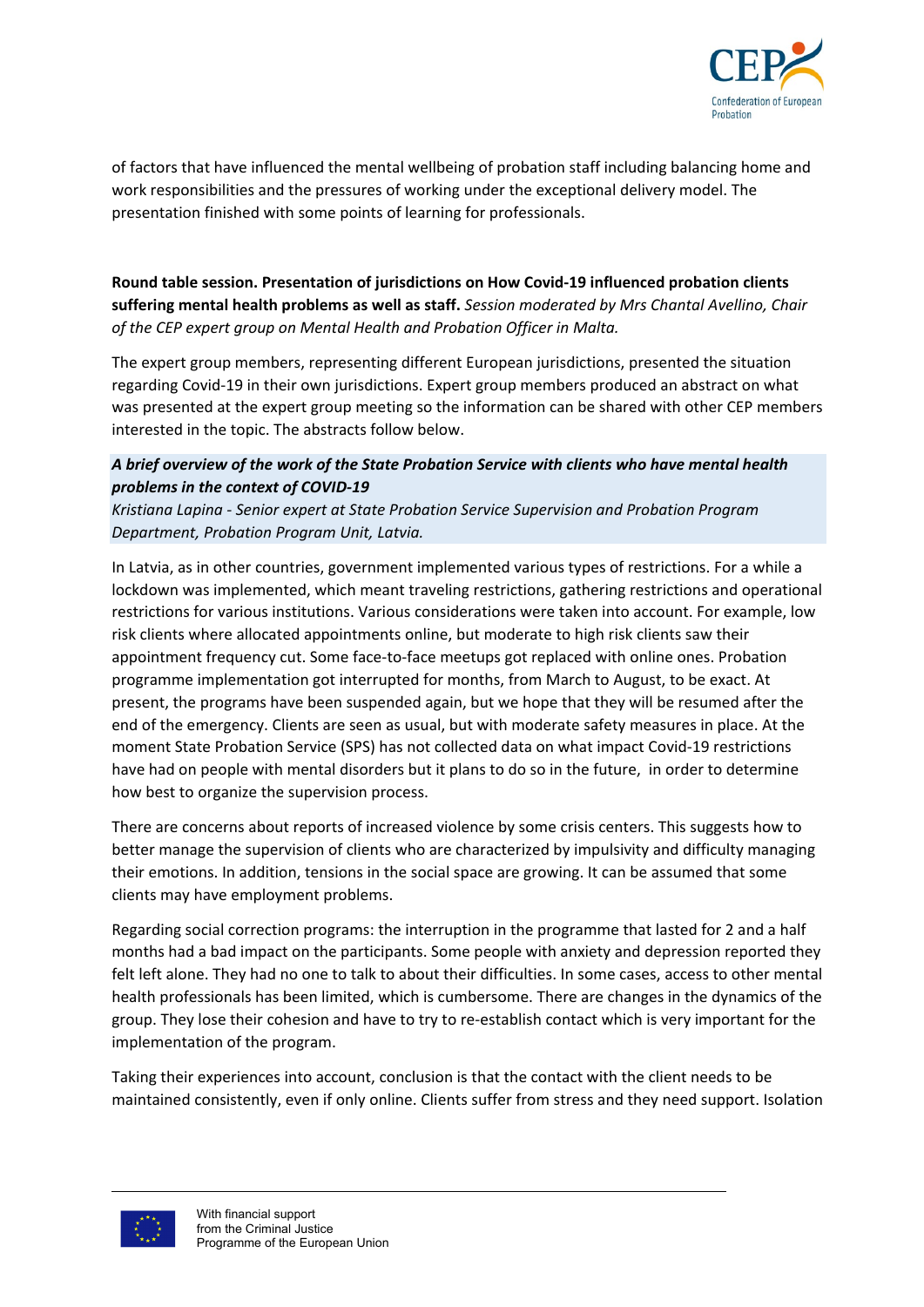

and lack of contact is an additional risk factor. This means that in the future, data collection and processing must analyze how best to implement the various functions of the SPS.

About employees. During the first wave of COVID-19, the CSP manager wrote an encouraging e-mail every day to all employees thanking them for their contribution. This practice is still used, reduced to one e-mail per week and judging by the informal feedback from employees, it is very uplifting. Overall, the work of the SPS in this crisis can be considered effective however, more serious conclusions will certainly be drawn after some time.

# *Catalonia - How COVID-19 influenced Probation clients suffering Mental Health problems Cristina Sanchez – Probation officer IRES, Catalonia.*

During the lockdown due to COVID-19, most mental health services were interrupted meaning no face –to-face visits with psychiatrists or psychologists as well as the suspension of group therapy and integration programs. When talking about probation clients suffering from mental health problems in our jurisdiction, we must consider different scenarios such as the type of measure (outpatient or inpatient) as well as other associated problems. While the inpatient clients experienced suspension permits and psychiatric units' reorganizations, the use of drugs or rehabilitation rejection were real problems for the outpatient ones. Aside from that, other associated problems such as violent situations at home, administration and paperwork delay, recidivism, job-loss, rejection of following rehabilitation programs or fear of taking the public transport were/are realities hard to deal with. Due to Covid-19, the role of probation officers changed into a way that the clients follow up was and is mainly by phone. This means adapting ourselves and exploring new ways of case-working to give good quality attention to our clients, as well as courts and the rest of involved actors.

### *Ireland - Living with COVID-19*

#### *Brian Santry – Regional Manager at Probation Service, Ireland*

In response to the Covid-19 pandemic, the Irish Government developed a national plan: 'Resilience & Recovery 2020-2021: Plan for Living with COVID-19 (Government of Ireland)'. There are five levels to the plan outlining guidelines and various restrictions. Ireland is currently at level 5 (the highest level).

In 2019, Dr Christina Power (senior clinical psychologist) conducted research into the mental health need among people supervised by the Probation Service. There were 3 studies conducted; the third study focused on 500 cases. Therefore, prior to the pandemic, the Irish Probation Service had the benefit of Dr Power's findings from her research relating to mental health needs and mental illness prevalence amongst people subject to probation supervision.

The Probation Service developed on-line COVID-19 Folders for staff to support our working 'in a new way' and to provide practical assistance in continuing service delivery. An example of this were guidelines for phone supervision of offenders, tips/techniques for problem solving over the phone, guidelines for face to face when and where safe to do so, information for offenders, as well as other practical supportive material.

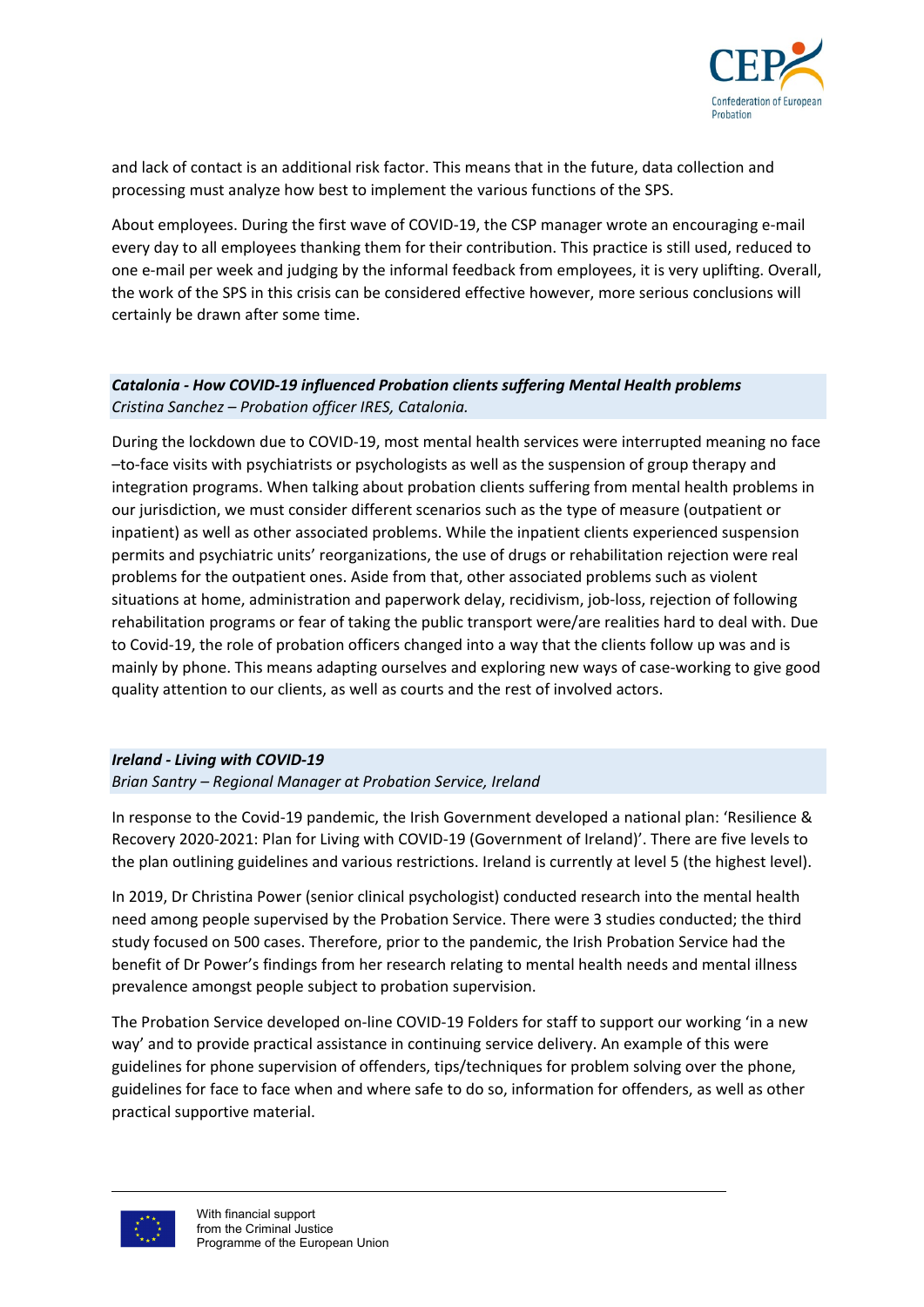

Regarding the emotional experiences of clients during the 'lockdown', feedback from some Probation Officers indicated that anxiety, fear, isolation, loneliness, boredom and vulnerability were experienced by their clients.

The Probation Service promoted measures to support clients during the 'lockdown'. These included prioritising certain categories of offenders (e.g. women, young people, sex offenders). Also the use of phone contact as well as other forms of technology were used to maintain contact and support, and was referred to by some as a 'lifeline' when other services were not operating at full capacity. Community based projects, funded by the Probation Service, also provided valuable and practical support to their clients. Probation Officers also supported their clients in linking with community mental health services.

In supporting staff, the Probation Service managers maintained regular contact with their team members both individually and in teams, including the provision of supervision. Staff members are also able to access external support from the external health care provider contracted by the Probation Service to assist staff when requested, as well as accessing the Civil Service Employee Assistance Service. The Wellbeing Probation Committee provided tips for staff to help maintain positive mental health.

# *Netherlands - Covid-19: Dutch measures & way of working Ilonka Verkade - Policy Advisor, Netherlands*

In the Netherlands we have a "partial lockdown", which means roughly that schools and shops are open but restaurants, theatres and others, are closed. Alcohol and cannabis is not sold between 20pm and 7am. We have to wear a face mask in indoor public spaces and work from home if possible.

At this moment there are no extra measures for the criminal justice system. All professionals who work in the criminal justice system are labelled as a "vital professional", which means they come under the exemption of the measures.

The basic principle is that we continue our primary tasks for a safer society. For the performance of primary tasks, if the work can be done at home, we do it at home. If the quality of the work calls for physical contact with the client, then that is possible.

So, probations officers still work, they see clients face-to-face or they are video calling with them. Face-to-face contact always takes place with high-risk clients or when we think this is essential. Probation/ rehabilitation in Corona times requires creativity. Fortunately, there are a lot of colleagues who adapted very quickly to the situation and continue to do their work in an inventive way.

We also have worries;

• Like, for families affected by domestic violence and child abuse. This is certainly being felt now that other safe havens are disappearing and the stress in households is increasing. Probation officers are asked to be extra alert and to engage in a conversation with clients about the home situation.

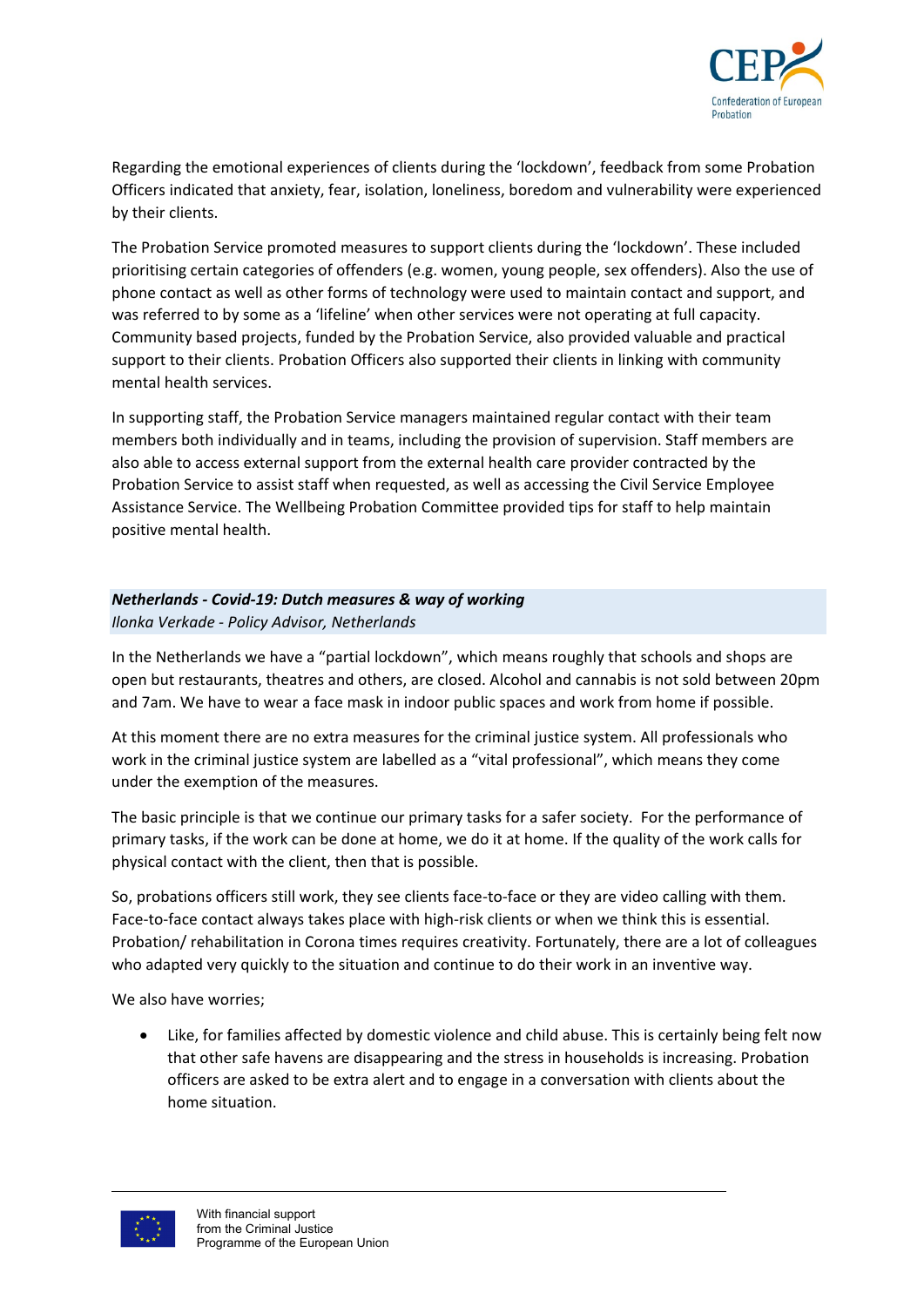

- It is a tough time for clients, the world is stressful, there are no daytime activities etc.; this increases the risk of reaching for drugs or alcohol. And motivational interviewing is more difficult by telephone, if you don't see someone's body language. For clients who suffer from substance misuse or serious psychiatric problems it is difficult. So we have to pay close attention to that.
- Clients with violence issues, impulsive behaviour and people with an intellectual disability who benefit from additional and appropriate support in the current situation we offer individual online – training, which we developed during Covid-19.

We also see positive developments:

- Forensic care, so mental health care and drug rehabilitation, is still available for our clients.
- Probation officers discovered that a walk and a talk instead of a static conversation in an office works very well.
- And there are also a lot of calls via telephone or video calling which are going very well. Probation officers noticed that they have more and more intensive contact with clients than before the Corona outbreak. Especially with young people.
- We had some digital court hearings: until recently, that sounded like future music. But the corona crisis has accelerated digital working. So less traveling for clients and probation officers; we gain time.
- In spring, during the first lock down, we had less significant recidivism.

### *Has it effected my work/ life balance?*

Yes, but me and my colleagues cope well I think. We have a lot of video meetings so I still see my colleagues though I miss the chitchat, seeing each other. And we still have supervision groups, digital. And I am grateful that I have a job and that I can contribute something to society at this moment. And if possible I take endless walks, fortunately that is still allowed here. It clears your mind.

#### *Long term or lessons learned*

We think this crisis also offers opportunities. For example, because group meetings are not allowed we asked ourselves, can community service orders also look more like a training order? Or can we come up with new original community service projects?

We are also thinking about things we can learn from this crisis. For example, that much more is possible in the field of digital working than we thought. We have made more progress on this in the past months than in the past five years. We have to stick to that. So research to develop this has started. We have also seen that in a situation like this everyone puts their best foot forward. Also a lot of our clients.

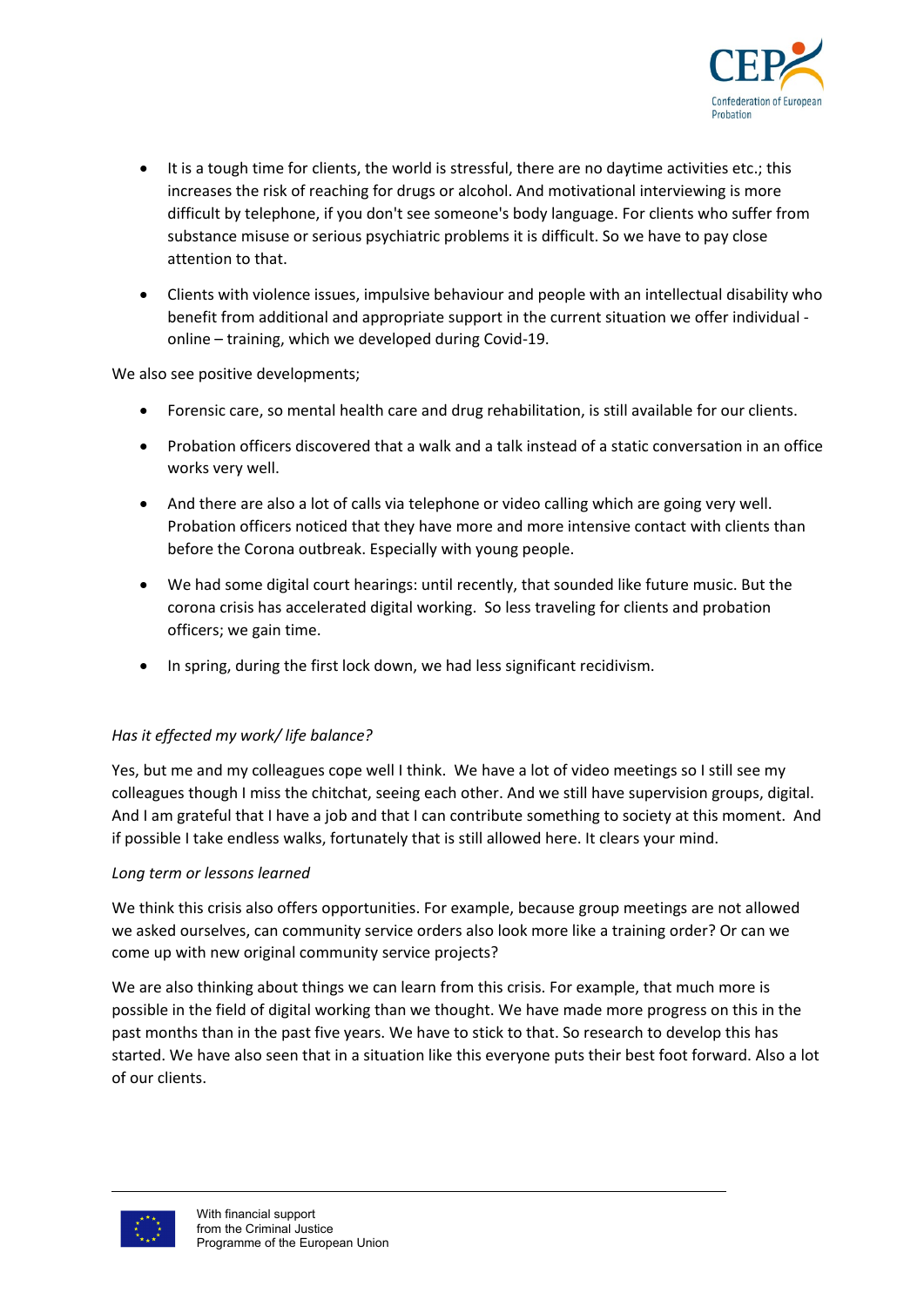

#### *Finland – The impact of Covid-19 in Probation services Pia Andersson- Criminal sanctions agency, Finland*

The probation staff has been working from home during the spring time. After the summer period the staff is working half of the week in the probation offices and half of the time from home, in a so called hybrid model. Necessary hygienic precautionary measures are followed in all form of work. The probation officers are trying to find a balance with the remote work from home and personal life. The managers are giving support to the probation officers in online meetings. How to give support to the probation officers with a shorter working experience and due to this, with not as large scale of skills in client work in Probation Service as staff with longer experience, has been one topic we have discussed in our service. Constantly organized national meetings to discuss how to combine remote work with treatment and support work has been one way of supporting the implementation of tools and work methods for online remote work. The probation staff is committed to work according to national principles and has been flexible in changing work methods and in taking new tools in use. Digital probation work has taken a big leap forward during the COVID-19 pandemic.

A lot of the client work in the Probation Service has been done by phone. Many of the client don´t have a computer or find it difficult to use digital platforms with the smart phone. Especially clients with mental health issues have been keeping frequently contact with probation officers by phone. Concern of the clients with both mental health issues and substance misuse is shared in the Probation Service and the co-work with help organizations has been relevant due to the fact that many of the service providers´ in house services have been closed. Some of the service providers have organized their own work in a new way, for example they are patrolling on the street to get contact with vulnerable client groups.

Community sanctions and measure are in use and presentence reports are made. Online exercises, courses and self-help platforms is used in the Probation Service. Individual treatment programs are continued and organized through Skype, phone or with digital rehabilitation platforms. The content might have to be revised to fit the new communication means and we have defined national standards in revising the content.

The experiences we have are that probation clients with severe mental health problems have been more in contact with the probations officers than usual during the COVID-19 pandemic. Many of the support services organized for persons with mental health issues are closed and probation officers might be the only contact the client have at the moment. The importance of working and having proper methods and means to work with this client group has been discussed before in our Probation Service and the COVID-19 pandemic has made it evident that this is something we have to develop more. The governmental psychological and psychiatric services and institutions´ resources are decreased due to economic factors and the effect of this can be seen in the Probation Service.

The aim is that the work continues as usual in a so called hybrid model with both physical meetings with clients and with Skype and phone calls. All community sanctions and measures are implemented and presentence reports are made. Ongoing community service continues if the place of work is open. If the community service place of work is closed, alternatives are taken in use, if possible. Control work is done by the phone and with on place visits by keeping a physical distance. Planning for new community service cases is ongoing. Electronic monitoring programs are implemented as usual by

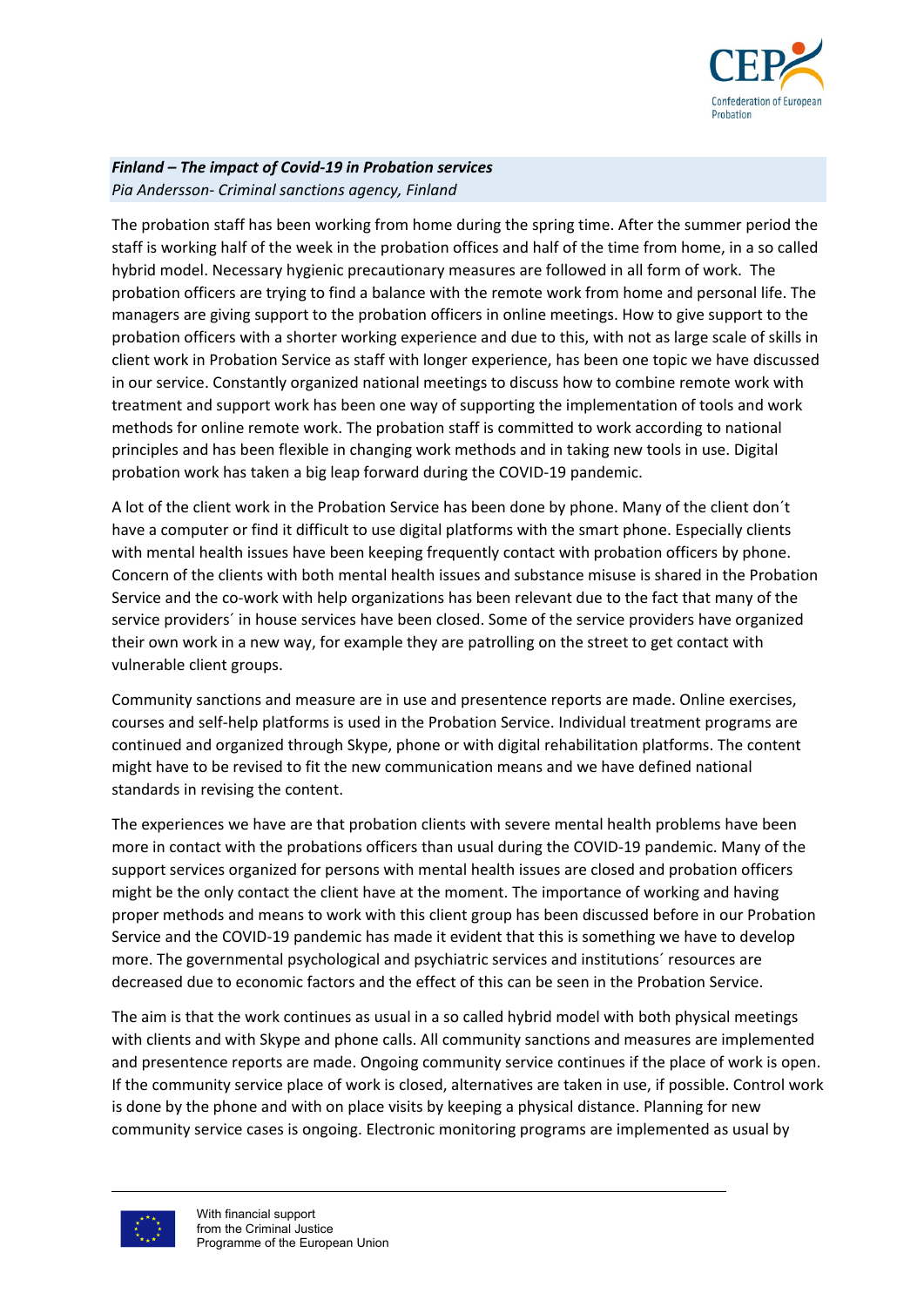

following hygienic and safety precaution measures. The contact frequency with all community sanction clients remain the same as before. The probation officers don´t visit clients at remand prisons and prisons. The contact is made by phone or with Skype. These precautionary measures have been taken in order to limit the spread of COVID-19.

### *Turkey – The impact of Covid-19 in Probation services Duygu Altin - Probation officer, Turkey*

During covid-19 pandemic we mainly go on working with probationers under drug testing order since this is a high risk group having high comorbidity with mental disorders. As probation branches we refer probationers having mental disorders to hospital where they apply voluntarily. During pandemic, people are hesitant to go to hospital in general due to spread of virus. This hesitation has affected rehabilitation process mainly for probationers having mental disorders and in need for treatment including medical interventions. Wearing masks is another factor since it makes reading probationers' facial expressions harder in our meetings. Within our probation services, it is planned to apply online interventions for probationers. We have already started several online trainings including ones about several structured intervention programmes as well as the ones during which we, as probation experts, discuss online interventions pros and cons of those interventions for probationers with academicians. Normally, within our probation services probation experts frequently attend face to face interactive trainings. Apart from informing about interventions, those trainings make staff know each other, share ideas, problems they face in the field and possible solutions. So they are useful to learn from experience of other branches. Online trainings during pandemic helped us to keep connected as probation staff and to adapt "new normal". A flexible model of working is applied which there is minimum number of staff in branches so that we can lower risk for virus in high risk areas.

## *Malta - Overview of the new measures implemented since the onset of Covid-19 Chantal Avellino - Forensic Psychologist of Probation and Parole, Malta*

The presentation focused on providing a brief overview of the new measures implemented since the onset of COVID-19. This included mandatory requirements such as having temperature checks upon entering the premises, wearing a mask/visor throughout the office, the installation of Perspex within the counselling rooms, booking of rooms/urine testing facilities in advance of the sessions, the provision of sanitisers, adaptation of the transport schedule for court sittings, videoconferencing facilities for both community-based offenders and inmates, to name but a few. The measures introduced have offered both staff and probationers an added layer of security in reducing the propagation of the virus, however, these new measures have brought with them some limitations when supervising offenders (such as a reduction of face-to-face contact hours, reduced urine testing, or offenders using the current situation as an excuse to miss appointments).

In terms of mental health issues, it seems there were some mixed views on this front, potentially reflective of the changes throughout the whole pandemic. Initially, it seems some offenders struggled to adapt to the changing circumstances (such as reporting increased anxiety and then resorting to maladaptive coping mechanisms such as substance misuse), whereas some clients seemed to have